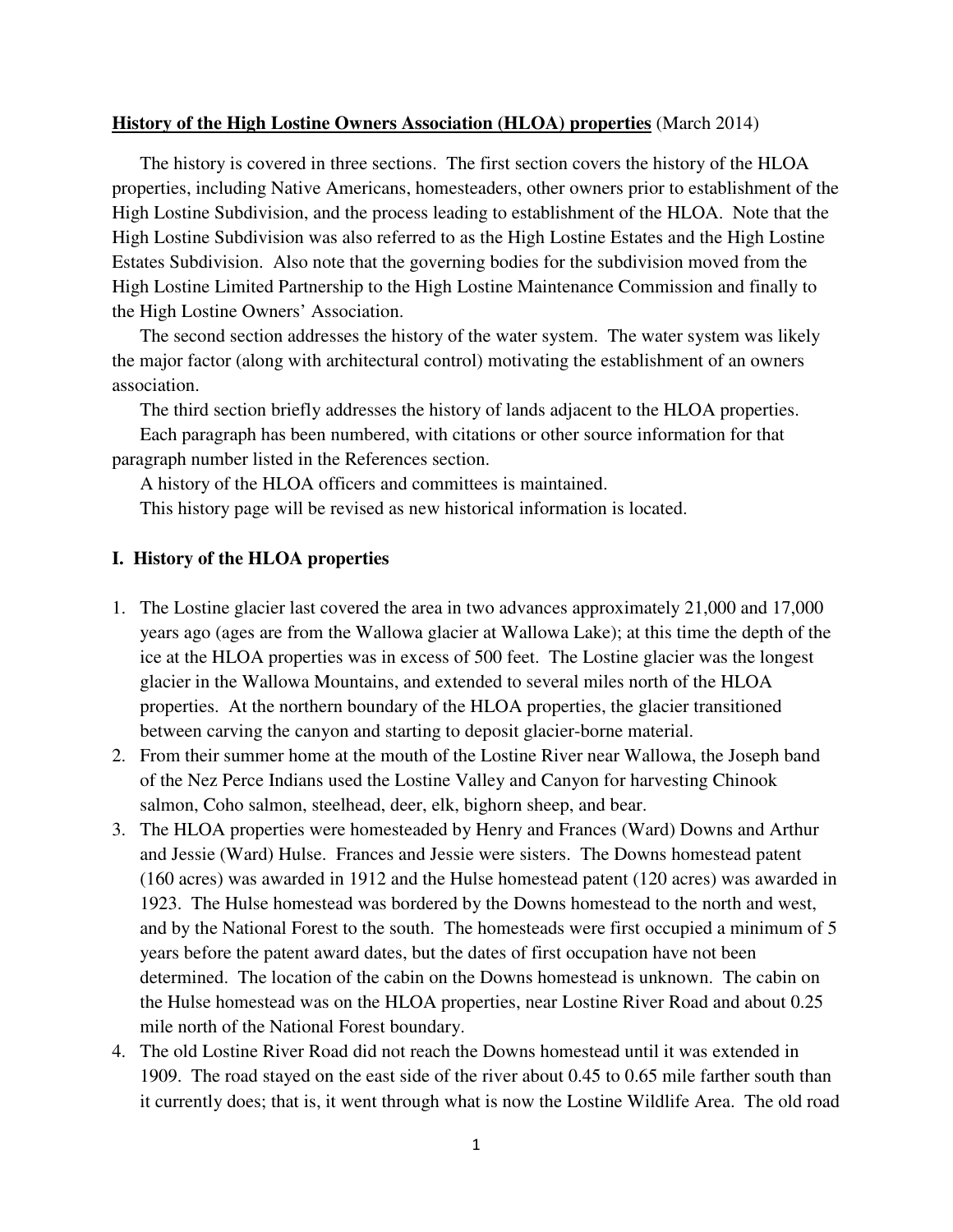then forded the river from east to west on the Down's homestead and went through the Hulse homestead before reaching the National Forest boundary. The ford across the river onto the current HLOA likely changed locations over the years. Lostine valley residents Terry Jones and Janice Crow Bird recall it at two locations on HLOA properties, and a map from sometime between 1923 and 1936 suggests a third location on an HLOA property. The current Lostine River Road was relocated to the 6-Mile bridge (also called the Pagan bridge), 0.5 mile north of the northern boundary of the HLOA properties, sometime between 1937 and 1950. The current 6-Mile bridge was built in 1950.

- 5. M. Crow & Co. took ownership of the 120 acre Hulse homestead sometime before 1937. It is not known whether there were other owners between Hulse and Crow. The westernmost approximately 35 acres became the southeast quarter of the HLOA; this includes all of tax lots 2800, 2900, 3000, 3100, 3800, 3900, and 3901, and most of tax lots 1700, 2700, and 3700.
- 6. M. Crow & Co. took ownership of the 160 acre Downs homestead in March 1937 from a bank according to documents in the Wallowa County Clerk's office. It is not known whether there were other owners between the Downs and the bank. The westernmost approximately 115 acres became HLOA properties; this includes (all or most of) 29 lots on the northern half and western half of the HLOA, including the commonly-owned open area along the west side.
- 7. Crow family members used the land for logging, grazing, and recreation. In the early 1940's Dick Isaacson obtained permission from the Crows to build a cabin on what is now tax lot 2500 at the southwest corner of Lostine River Road and Tamarack. Dick and Ivy (Schaeffer) Isaacson and children lived in the cabin for several years in the 1940's. The cabin was still present in 1957, but disappeared sometime soon after that.
- 8. Melvin and Louisa Crow and Warner and Ethel Crow sold the former Downs and Hulse homesteads to a Reno, Nevada land developer (High Lostine Limited Partnership of Nevada) under a real estate contract dated November 15, 1978. The Crows maintained an interest under the sale agreement. In addition, the Crows retained 10 acres in the southeastern corner of what is now the HLOA.
- 9. A preliminary application by three Reno, NV land developers for the creation of a residential subdivision on the Lostine River six miles south of the town of Lostine was given unanimous approval by the Wallowa Planning Commission on February 2, 1979.
- 10. A plat map of the High Lostine Subdivision lots, covering approximately 150 acres, was made and dated Aug 22, 1979.
- 11. A preliminary plat for the High Lostine Estates Subdivision gained unanimous approval of the Wallowa Planning Commission on March 6, 1980. The development will include a community water system, 39 lots, and a green belt access along the river.
- 12. Covenants, conditions, and restrictions for the High Lostine Estates were filed by the High Lostine Limited Partnership on January 30, 1981.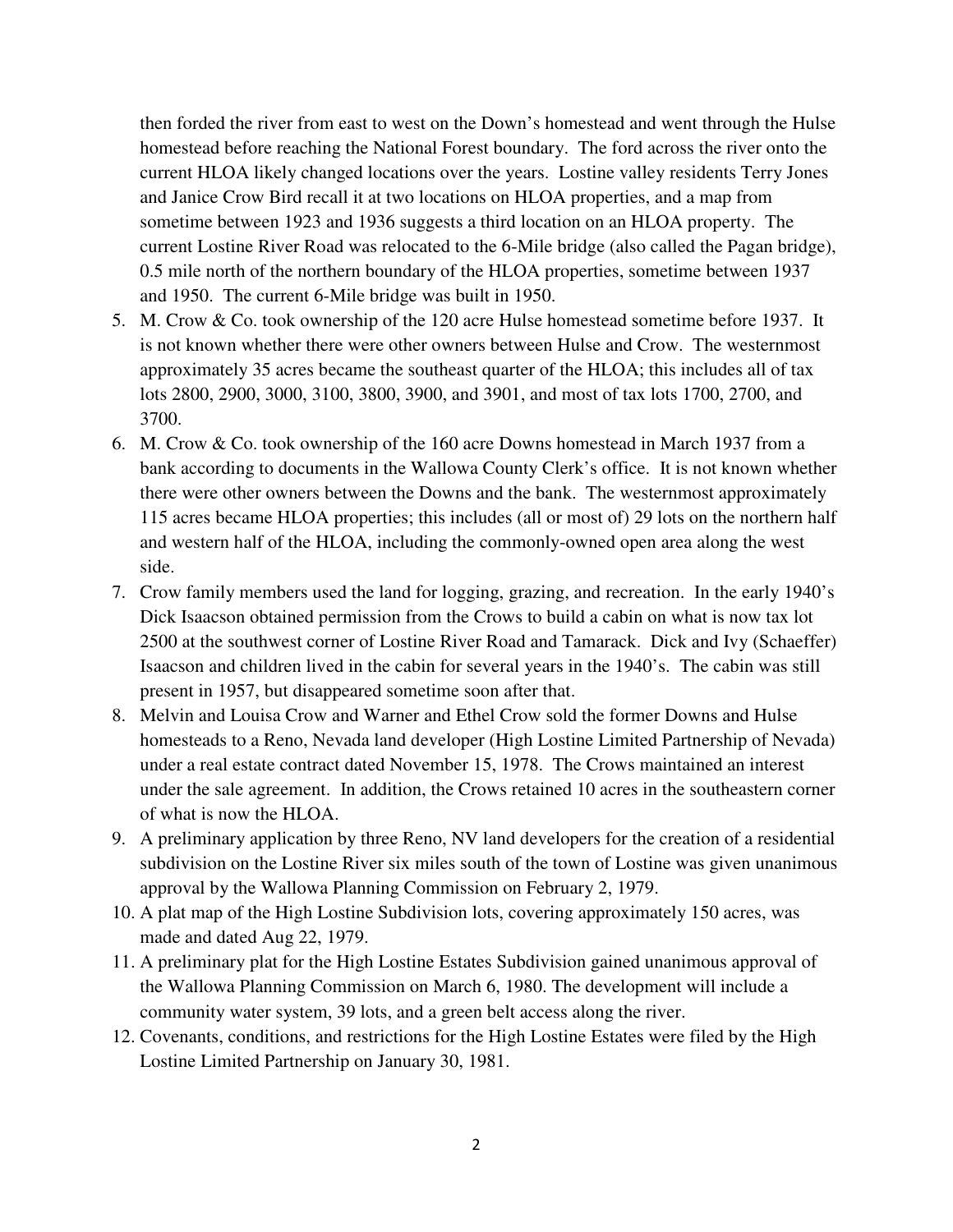- 13. Conditions, restrictions, reservations, and easements of High Lostine Estates were recorded May 13, 1981.
- 14. The High Lostine Limited Partnership defaulted on its loan from the Bank of Wallowa, and filed for bankruptcy in 1981 or 1982. After coming out of bankruptcy in the late 1980's, the Crows reassumed ownership of the 280 acres.
- 15. Donald Hubbard (Arpple, Inc.) purchased the approximately 150 acre former subdivision from the Crows in 1989 and began marketing the lots.
- 16. The High Lostine Limited Partnership was re-organized as the High Lostine Maintenance Commission. The original articles of incorporation for the High Lostine Maintenance Commission were filed March 2, 1992.
- 17. Amended Protective Covenants, Easements and Restrictions covering High Lostine Subdivision (# 028208) was recorded February 7, 1995.
- 18. Declaration of Covenants, Conditions and Restrictions for High Lostine Subdivision (High Lostine Owners' Association) (#028798) was made April 29, 1995 and recorded May 18, 1995. These Covenants, Conditions and Restrictions superseded and replaced all previous versions. Also on April 29, 1995, the common lot (tax lot #3500) and road (Tamarack) were turned over to the HLOA by Donald Hubbard.
- 19. The High Lostine Maintenance Commission filed Restated Articles of Incorporation on July 7, 1995 in which the name was changed to the High Lostine Owners' Association (HLOA).
- 20. Donald Hubbard transferred tax lot #1100 (33 acres of commonly-owned open area along the west side) to the HLOA in November 2009.
- 21. The first residence was built in 1985, with two others built (1992 and 1993) prior to establishment of the HLOA. As of March 2014, 20 of the 38 privately-owned lots have residences.

## **II. History of the Water System**

- 22. A well was drilled in August 1979. The well was certified on August 28, 1979 but the longterm yield of water was insufficient for a full-time single dwelling.
- 23. Jones Excavating was hired to install a water reservoir and distribution system in 1980 or 1981. The reservoir was supplied by an intake from the adjacent stream.
- 24. The High Lostine Water District Improvement Company was incorporated by the High Lostine Limited Partnership on July 27, 1982 to support the domestic water system of the High Lostine Estates. Apparently an application for surface water rights was made but not further carried forward. The water district was eventually dissolved due to non-payment of taxes and fees. The surface water rights were formally ended in 2000 during the process of requesting ground water rights.
- 25. To serve the subdivision's water needs Donald Hubbard had a well drilled, successfully, in October 1991. It was certified on November 6, 1991.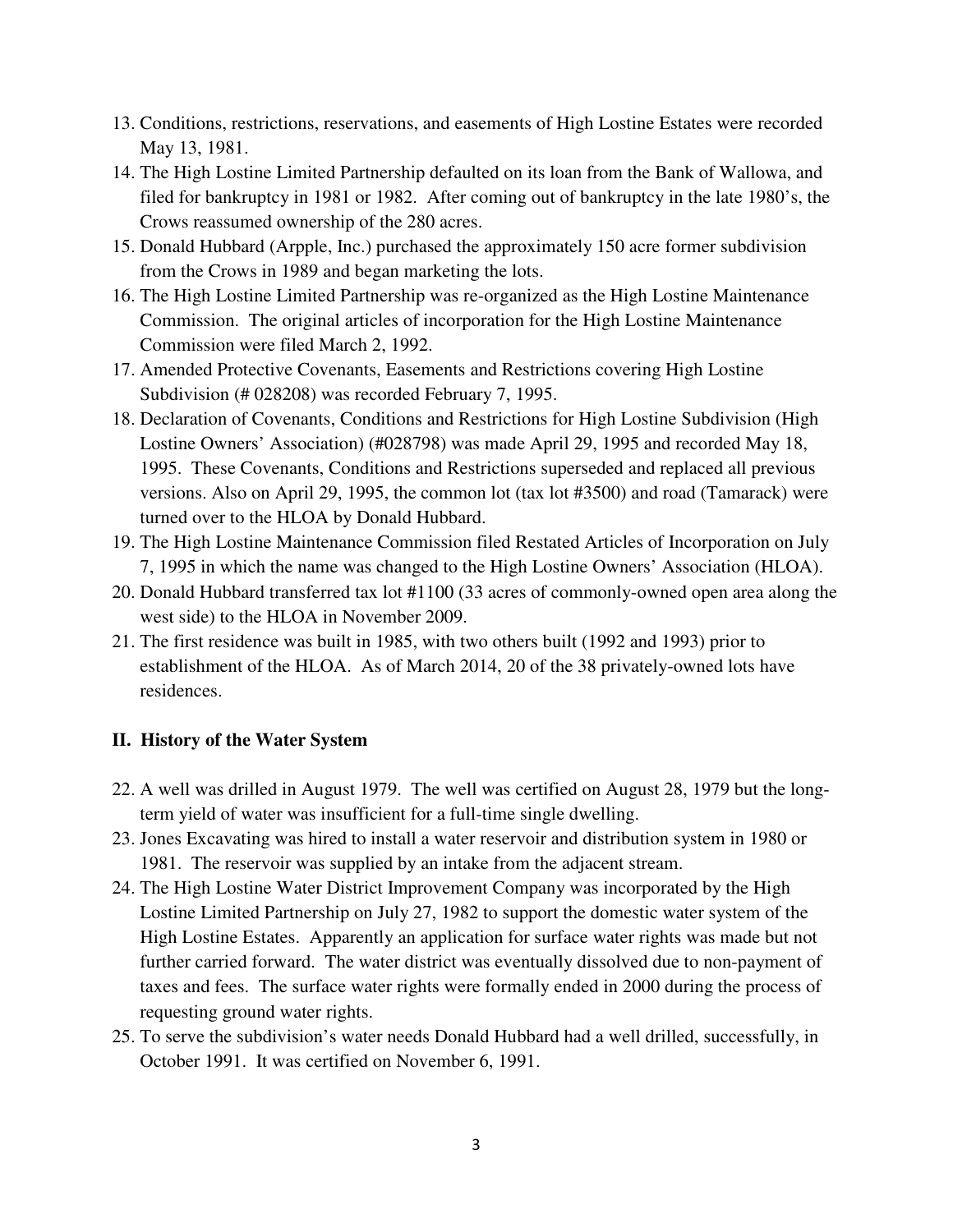- 26. The water system and the control thereof was turned over to the HLOA by Donald Hubbard on April 29, 1995.
- 27. An effort to obtain ground water rights was initiated with an application submitted to the Oregon Water Resources Department on May 26, 2000. The Department granted the HLOA permission to use ground water in October 2002. The Department later extended the time to fully apply for water rights until October 1, 2036. The HLOA cannot fully apply for ground water rights until all lots are connected to the system or the association makes a decision not to add any other lots.
- 28. Detailed records of the maintenance and operations of the HLOA water system are kept by the Water Managers and Water Committee.

## **III. History of designations adjacent to the HLOA properties**

- 29. The Lostine River borders the HLOA properties on the east. The river from its headwaters to the southeast corner of the HLOA (Wallowa-Whitman National Forest boundary) – was designated a National Wild and Scenic River in 1988.
- 30. The Wallowa-Whitman National Forest (WWNF) borders the HLOA properties on the south and west. In 1905, the Wallowa Forest Reserve was established by the federal government. It was merged with the Chesnimnus Reserve in 1907 to create the Imnaha National Forest. In 1908 the name was changed to the Wallowa National Forest, and in 1954 it was administratively combined with the Whitman National Forest to create the WWNF.
- 31. The Eagle Cap Wilderness (ECW) also borders the HLOA properties on the west; at this location the Eagle Cap Wilderness boundary is the same as the WWNF boundary. The Eagle Cap primitive area was established in 1930. The area was designated as a wilderness in 1940. The Wilderness Act in 1964 placed the ECW in the National Wilderness Preservation System. The ECW was enlarged in 1984 and this enlargement extended the ECW to the border of the HLOA.
- 32. The Lostine Wildlife Area begins several hundred yards to the northeast of the HLOA properties. It was established in the early 1980's and consists of nearly 1,000 acres managed by the Oregon Department of Fish and Wildlife (ODFW) for primarily Rocky Mountain bighorn sheep, but also mule deer and Rocky Mountain elk. The wildlife area roughly corresponds to the site of the accidental 1966 Silver Creek Fire, which burned 1,000 or 1,400 acres (acreage varies depending on source). The fire had the unintended consequence of enhancing the south- and west-facing slopes for winter grazing. Rocky Mountain bighorns had been extirpated from Oregon by 1945. The first successful Rocky Mountain bighorn sheep transplant was in 1971 when 40 animals from Jasper National Park in Alberta, Canada were reintroduced to the Lostine Wildlife Area and to Hells Canyon. The Lostine herd has been the source of transplants to 6 other sites in Wallowa County, one site in Baker County, 3 sites in Idaho, and one site in Washington state.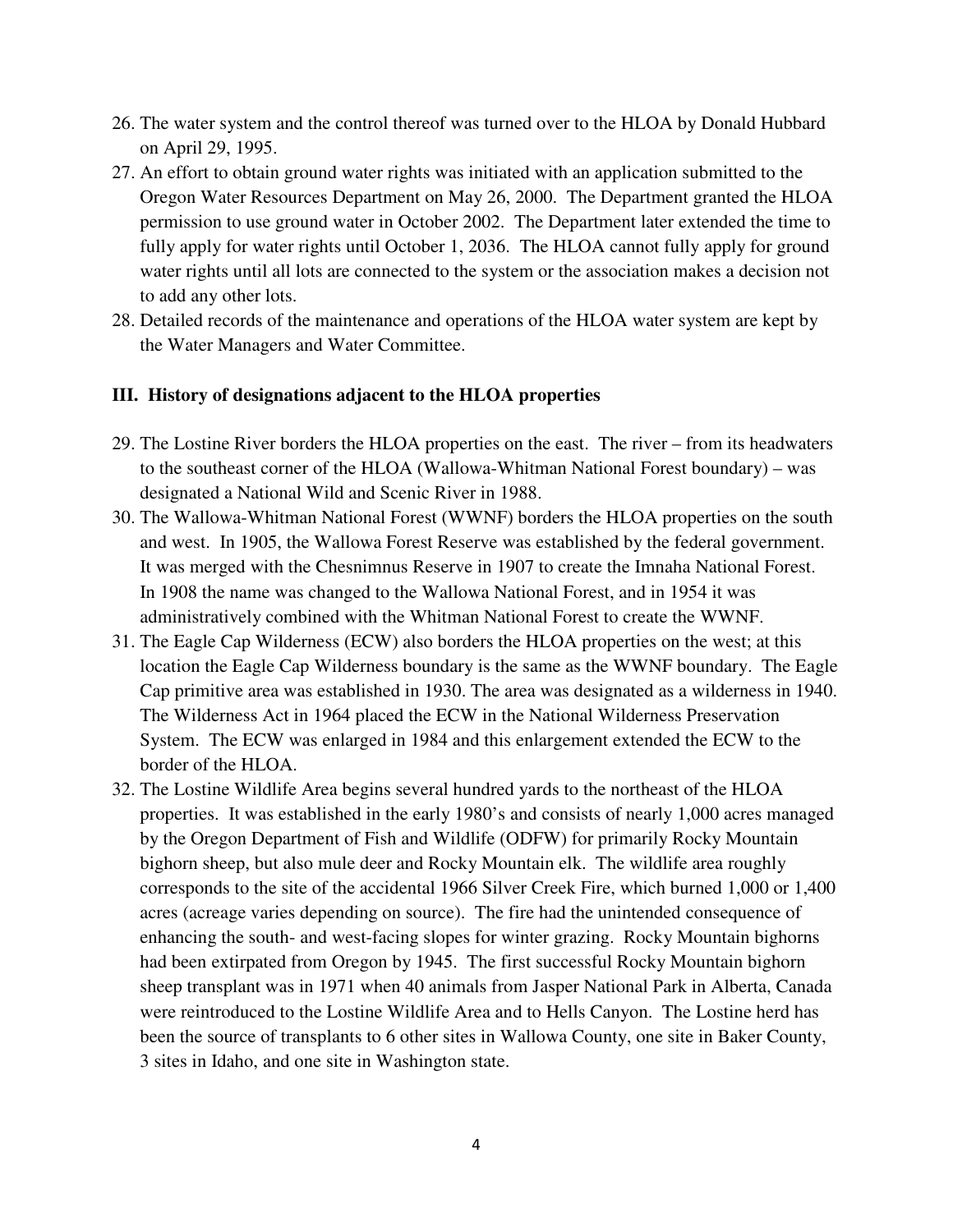References by paragraph number

1. Licciardi et al., p. 81; Geology of Oregon, p. 35; USGS Geological map of northeast Oregon; 1990 Lostine Oregon 7.5 minute USGS topo map.

2. http://en.wikipedia.org/wiki/Nez\_Perce\_people ; http://en.wikipedia.org/wiki/Lostine\_River ; http://www.lagrandeobserver.com/News/Local-News/New-weir-tracks-steelhead-chinook-on-Lostine-River; http://en.wikipedia.org/wiki/Wallowa%E2%80%93Whitman\_National\_Forest; https://nrimp.dfw.state.or.us/web%20stores/data%20libraries/files/OWEB/OWEB\_925\_2\_Lostin e%20Watershed%20Assessment%20pt1of3.pdf All retrieved January 2014.

3. Barklow p. 115, 141, 195, and 365; Bureau of Land Management homestead patents at www.glorecords.blm.gov ; Janice Crow Bird 2014.

4. Bob Hulse in Barklow p. 197; plat map in Barklow, p. 200; sale date of Downs homestead; 1957 Lostine Oregon 15 minute USGS topo map; National Bridge Inventory database at http://uglybridges.com/or/wallowa/ retrieved March 2014.

5. Plat map in Barklow, p. 200; Bureau of Land Management homestead patents at www.glorecords.blm.gov ; High Lostine Subdivision plat map.

6. Betty Crow Sims; Bureau of Land Management homestead patents at www.glorecords.blm.gov ; High Lostine Subdivision plat map.

- 7. Betty Crow Sims, Arnold Schaeffer, and Dorothea (Schaeffer) Stevens, 2014.
- 8. High Lostine Subdivision plat, p. 1; Barklow, p. 196.
- 9. Wallowa County Chieftain, per Barklow, p. 195.
- 10. High Lostine Subdivision plat, p. 2.
- 11. Wallowa County Chieftain, per Barklow, p. 196.
- 12. HLOA History document.
- 13. History of Encumbrances of the High Lostine Subdivision document.
- 14. Terry Jones, 2014; Betty Crow Sims, 2014.
- 15. Terry Jones, Ron Polk, and Betty Crow Sims, 2014.
- 16. HLOA History document; History of Encumbrances of the High Lostine Subdivision document.
- 17. History of Encumbrances of the High Lostine Subdivision document.
- 18. History of Encumbrances of the High Lostine Subdivision document.
- 19. HLOA History document.
- 20. HLOA Board meeting minutes.
- 21. Wallowa County Assessor's database.
- 22. Volume 1 of the HLOA Water System records.
- 23. Terry Jones, 2014.
- 24. HLOA Well and Water System History document.
- 25. HLOA Well and Water System History document; Volume 1 of the HLOA Water System records.
- 26. History of Encumbrances of the High Lostine Subdivision document.
- 27. HLOA Well and Water System History document.